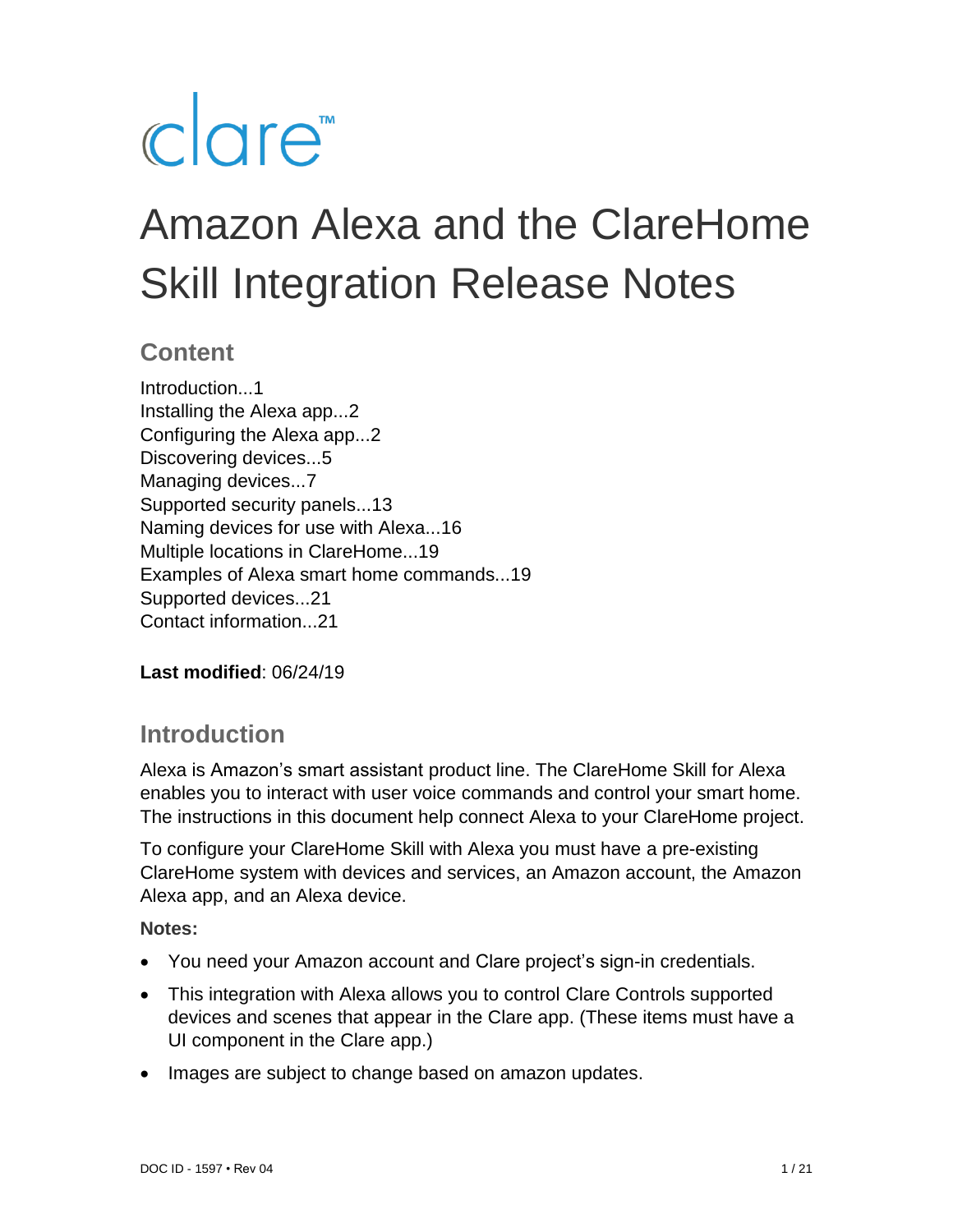# **Installing the Alexa app**

Search for and install the Amazon Alexa app.

**To install the app:** 

1. Access the App store.

Select iTunes for iOS, and Google Play for Android.

- 2. Search for Amazon Alexa, and then download the app.
- 3. Return to your device's home screen, and then open the Alexa app  $\overline{O}$ .



# **Configuring the Alexa app**

After you have successfully downloaded and opened the Amazon Alexa app, configure it and connect it to your Amazon account. See Amazon's device setup support documentation for linking the app to your Alexa device, [https://www.amazon.com/gp/help/customer/display.html?nodeId=201601770.](https://www.amazon.com/gp/help/customer/display.html?nodeId=201601770) Configure your Alexa app, and then link it to your Clare project.

#### **To configure the Alexa app:**

**Note:** You must have an existing Amazon account.

 $-$  or  $-$ 

Create an Amazon account to use with Alexa.

- 1. Sign in to the Alexa app using your Amazon credentials.
- 2. Tap **Get Started**, and then select your Amazon account.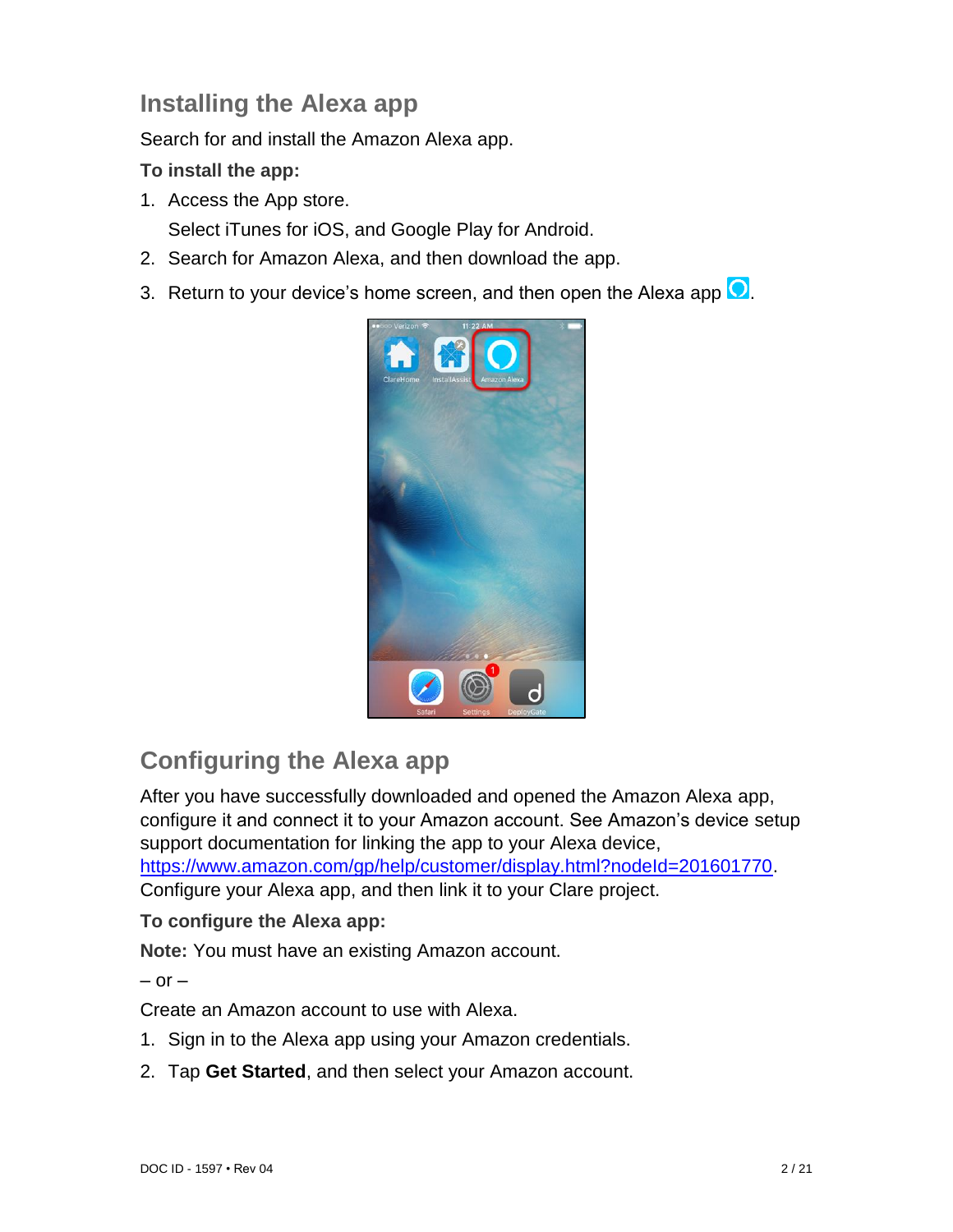- 3. Follow the on-screen prompts from Amazon to allow or deny services. See the Alexa documentation descriptions of each prompt.
- 4. Tap in the top-left corner, and then tap **Skills & Games**.
- 5. Search for, and then select ClareHome.



6. Tap **ENABLE TO USE**.

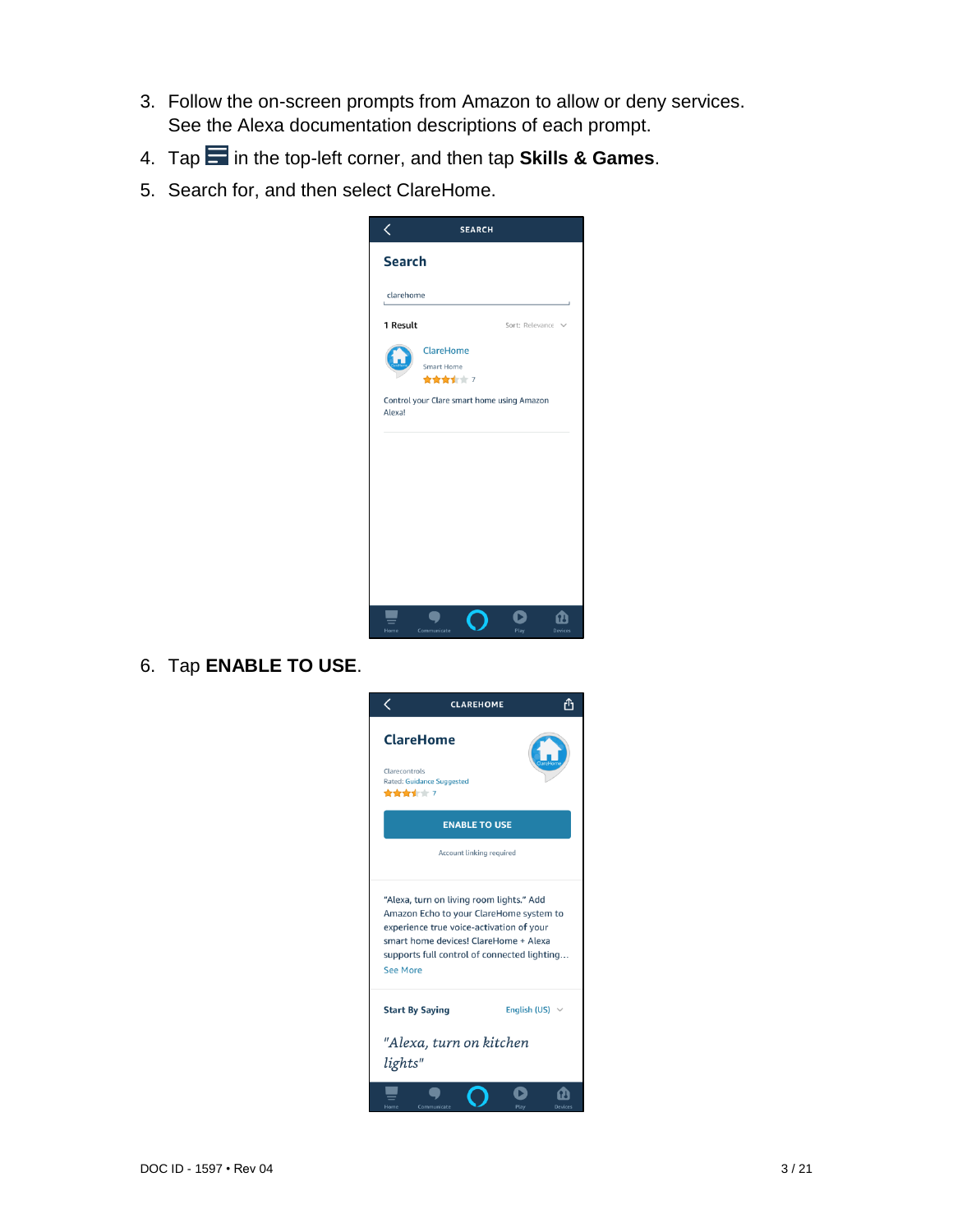7. You are prompted to link your ClareHome account. Select your ClareHome sign-in method, and then select your account or enter your credentials as prompted.

**Note:** You must use the same sign-in method as used with your ClareHome project for Alexa to discover your location.

| く    |                                  | <b>Link Account</b>                                  | × |
|------|----------------------------------|------------------------------------------------------|---|
| Done |                                  | myclarehome.com                                      | C |
|      | <b>ClareHome Account Linking</b> |                                                      |   |
|      | ClareHome account                | Sign in below to authorize actions for Alexa on your |   |
|      | ◛<br>Sign in with email          |                                                      |   |
|      | G Sign in with Google            |                                                      |   |
|      | Ŧ                                | Sign in with Facebook                                |   |
|      |                                  |                                                      |   |
|      |                                  |                                                      |   |
|      |                                  |                                                      |   |
|      |                                  |                                                      |   |
|      |                                  |                                                      |   |

8. Select your ClareHome location, and then tap **Allow**.

**Note:** If there are multiple home locations associated with your ClareHome account, see ["Multiple locations in ClareHome"](#page-18-0) on page [19.](#page-18-0)

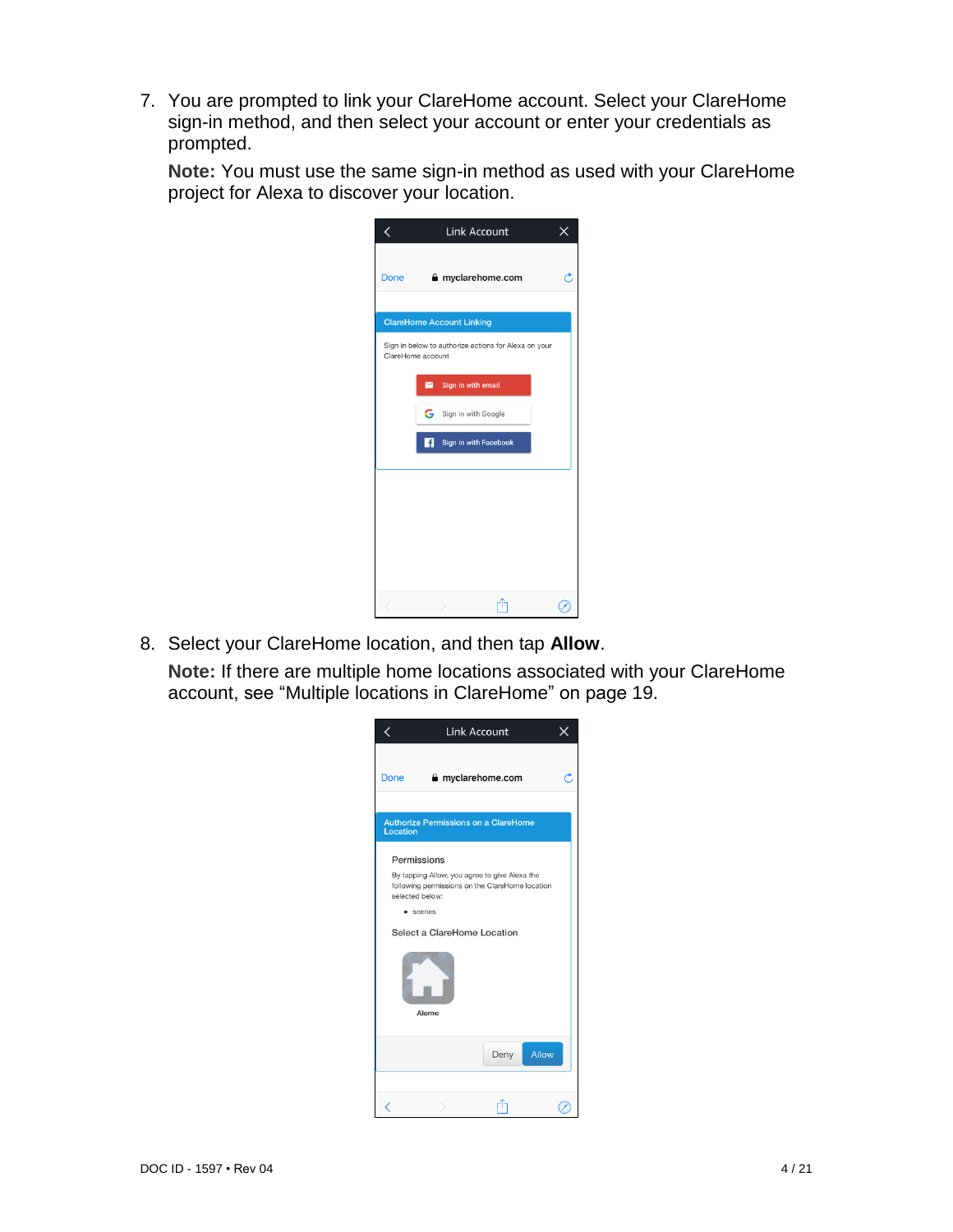9. Once Alexa successfully links with Clare Home, tap **Done** or the **X** (in the topright (iOS) or left (Android) corner) to return to the app.

Discover your devices.



# **Discovering devices**

After the app is configured and linked with the ClareHome account, discover your devices. There are 3 different ways to discover devices. See the below methods.

**Note:** Device discovery can take up to 20 seconds.

**To discover your devices after configuring the app:** 

1. After returning to the app, a Discover Devices pop-up displays.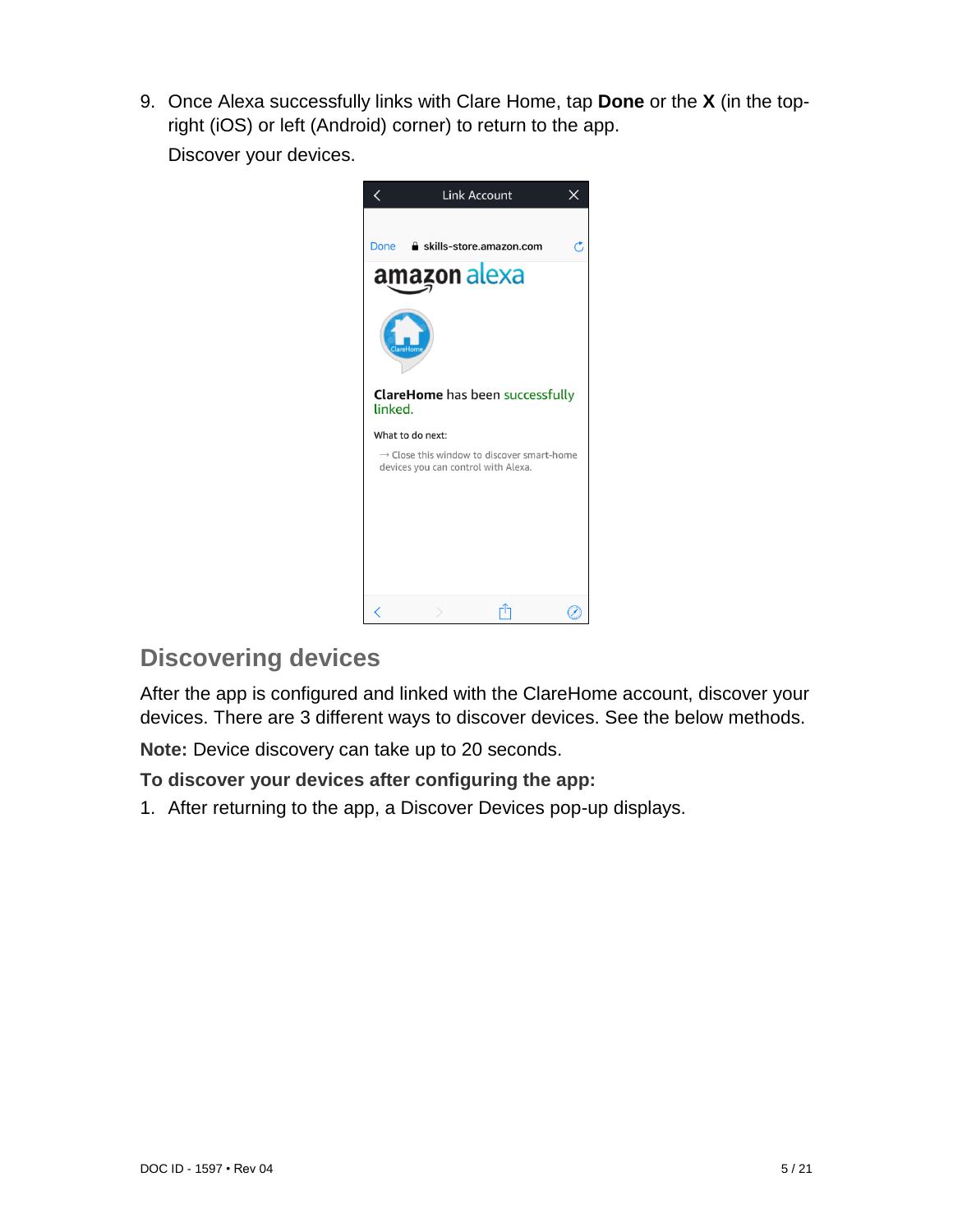2. Tap **Discover Devices**.



3. Your device categories display.

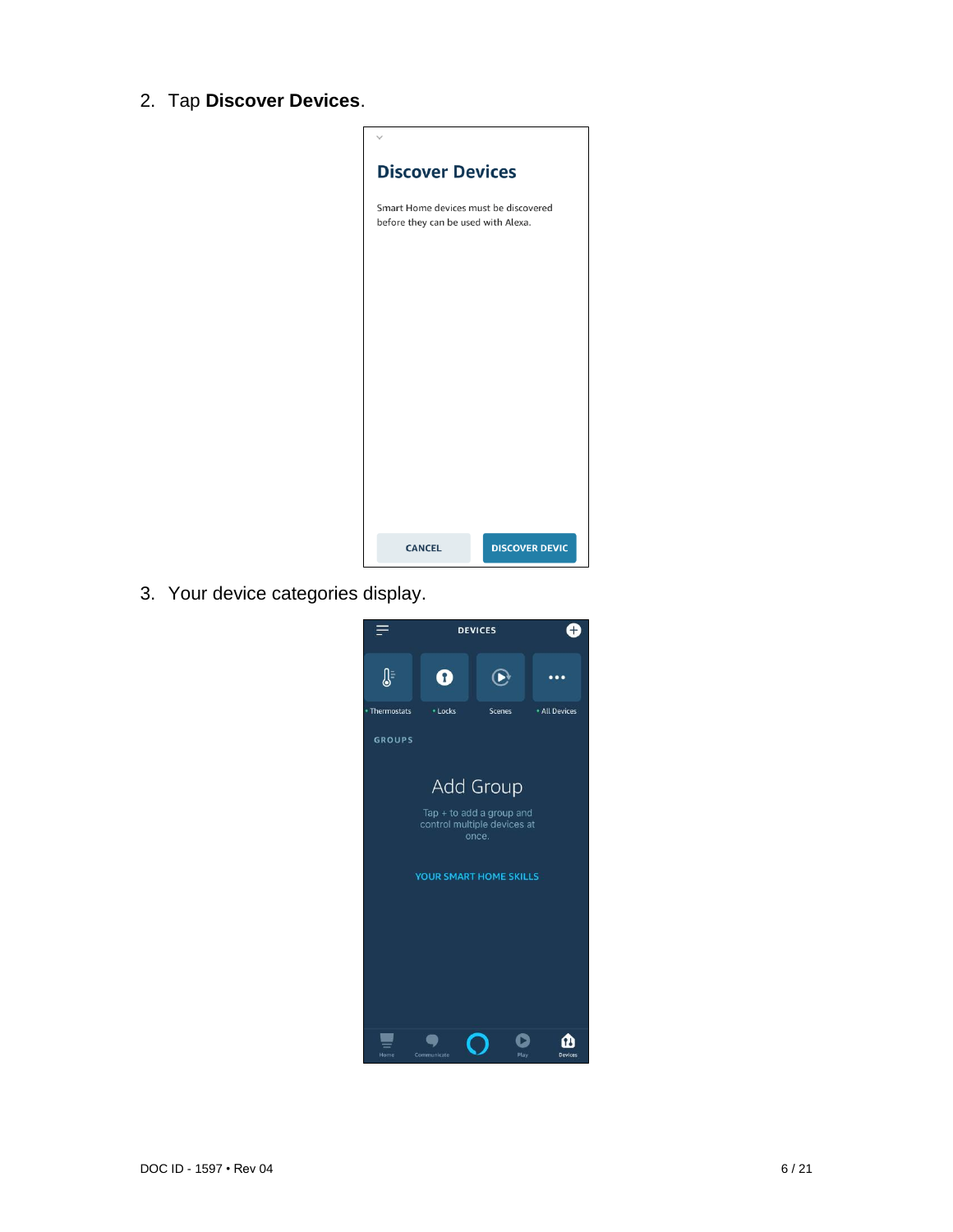#### **To discover devices using verbal Alexa commands or when not prompted:**

1. Say the following command, "Alexa, discover my devices." The compatible device services and scenes are discovered.

## **Managing devices**

Once devices/scenes are added to Alexa, you can view and remove them.

**To view a list of all services and scenes in Alexa:** 

- 1. Open the Alexa app, and then tap Devices **in the bottom-right corner.**
- 2. Select the desired device category or all devices view.

#### **To disable devices in Alexa:**

- If a device/scene is removed from ClareHome, it must be manually removed from Alexa. The device is not auto removed.
- If the wrong device/scene is removed, rediscover the devices.
- 1. View the list of Devices/Scenes.
- 2. Select the device, and then tap the device's **Settings** icon **...**

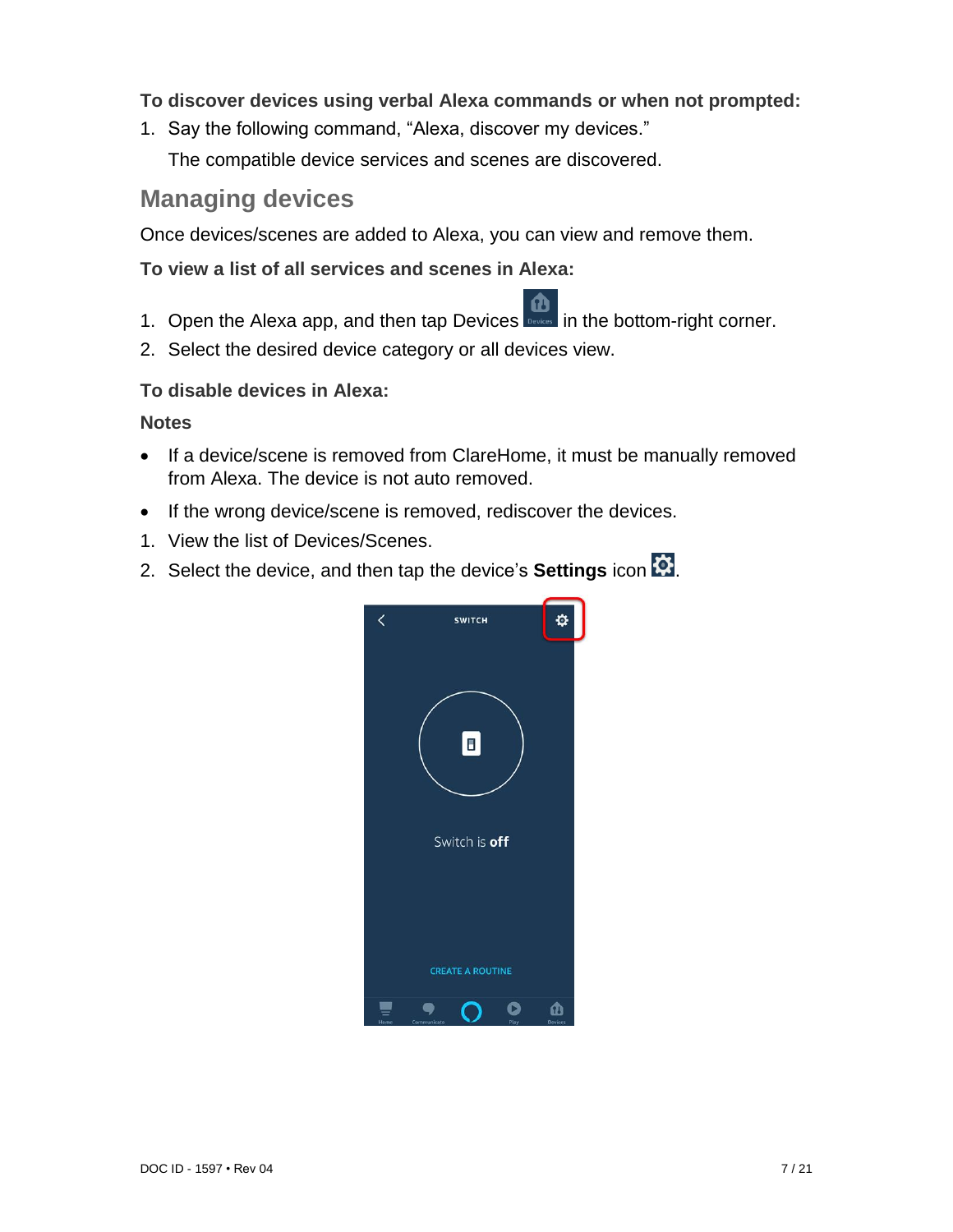3. Tap the Enabled slider to disable the device.



#### **To delete devices in Alexa:**

- If a device/scene is removed from ClareHome, it must be manually removed from Alexa. The device is not auto removed.
- If the wrong device/scene is removed, rediscover the devices.
- 1. View the list of Devices/Scenes.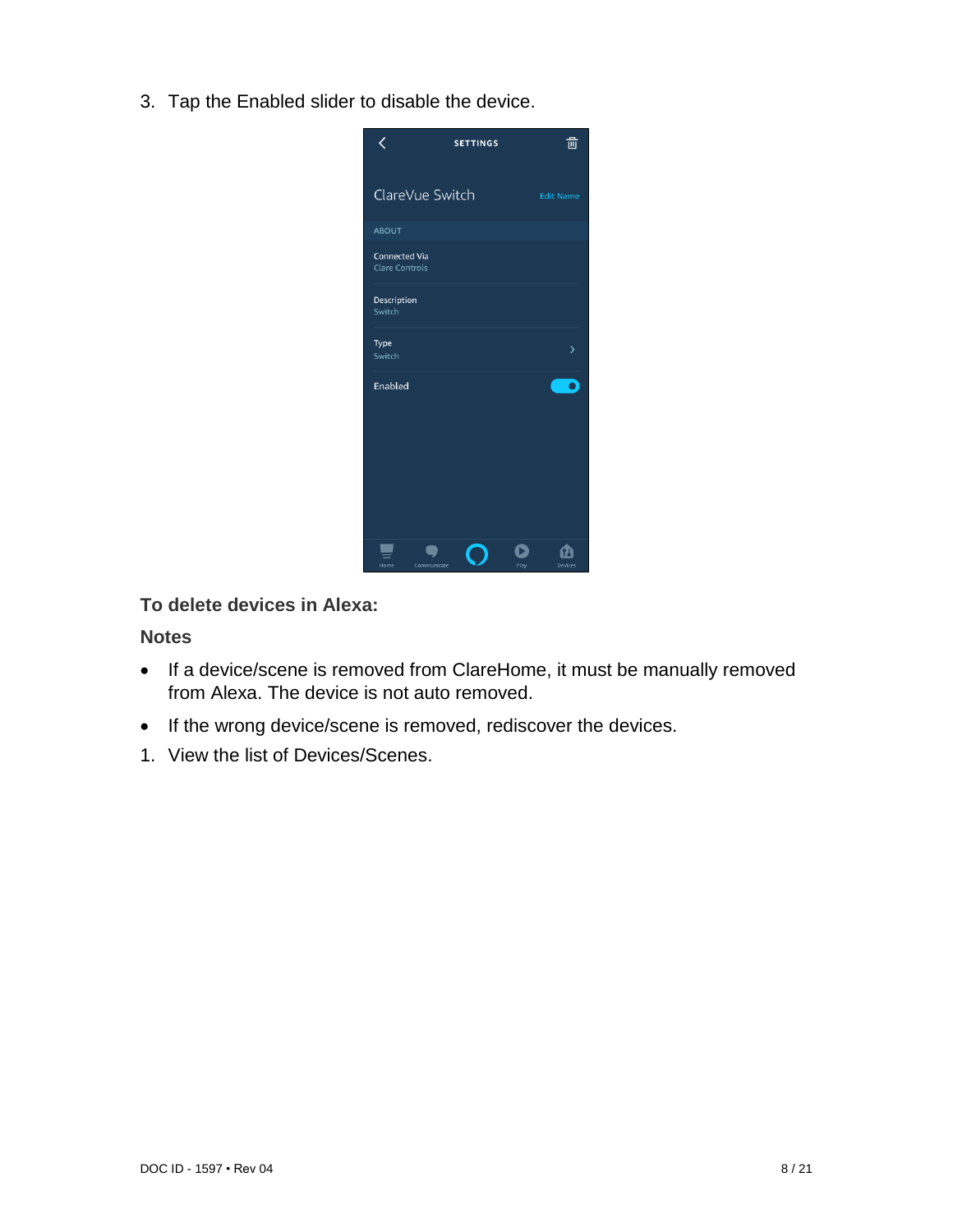2. Select the device, and then tap the device's **Settings** icon  $\overline{\mathbf{C}}$ .



3. Tap the **Delete** icon  $\overline{m}$ .

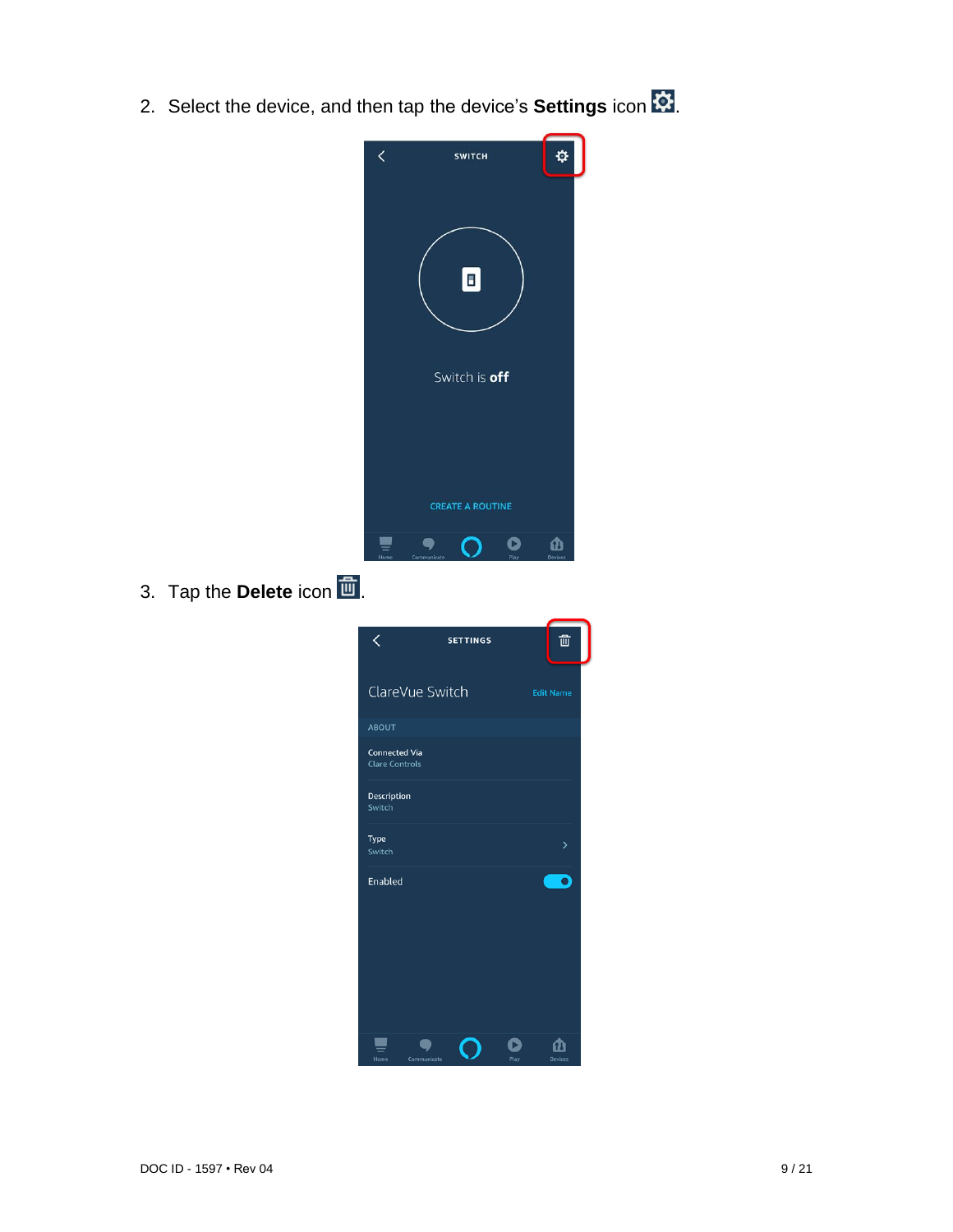4. Tap **Delete** to confirm removal of the device.



**To remove all devices from Alexa:** 

#### **Notes**

- If a device/scene is removed from ClareHome, it must be manually removed from Alexa. The device is not auto removed.
- If the wrong device/scene is removed, rediscover the devices.
- To remove all devices from Alexa, you must access your Alexa device on Amazon's website.
- You will need your Amazon account's credentials.
- 1. Open a web browser on your phone, smart devices, or computer, and then browse to [Amazon's](https://www.amazon.com/) website.
- 2. Sign in using your Amazon account's credentials, and then click the link below.

#### [https://alexa.amazon.com](https://alexa.amazon.com/)

The Alexa home page displays.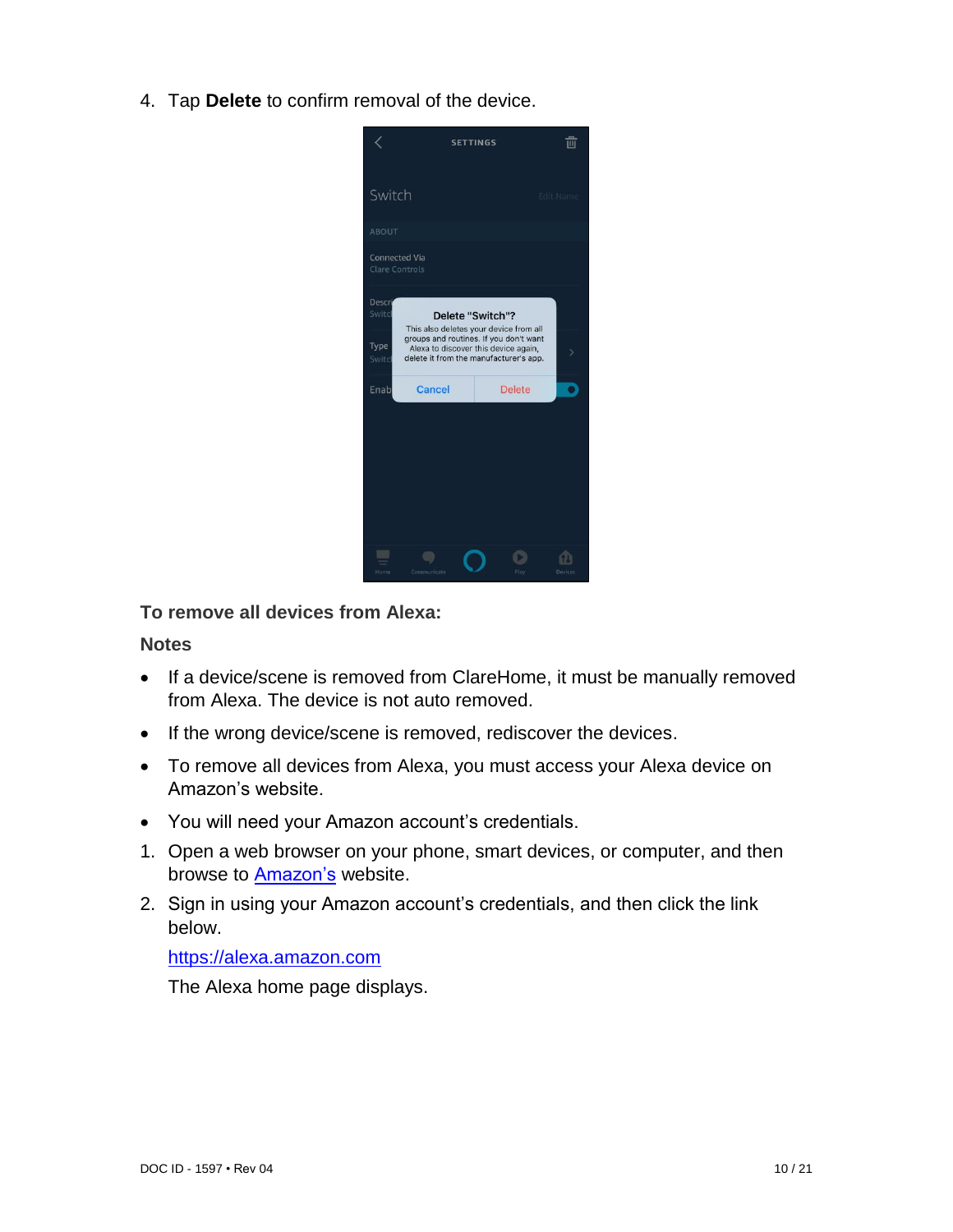#### 3. Click **Smart Home**.

| Home                       | Home                                                   |  |  |  |  |
|----------------------------|--------------------------------------------------------|--|--|--|--|
| Now Playing                | Things to Try                                          |  |  |  |  |
| Music, Video, & Books      | "Alexa, what can you do?"                              |  |  |  |  |
| <b>Lists</b>               | Get tips on things to try. Learn more<br>.             |  |  |  |  |
| Reminders & Alarms         |                                                        |  |  |  |  |
| <b>Skills</b>              | <b>Personal Information</b>                            |  |  |  |  |
| Smart Home                 | I can't look up your personal contact information yet. |  |  |  |  |
| Things to Try              | Voice feedback                                         |  |  |  |  |
| Settings                   | Alexa heard: "alexa what is my email address"          |  |  |  |  |
| <b>Help &amp; Feedback</b> | Did Alexa do what you wanted?<br>Yes<br><b>No</b>      |  |  |  |  |

#### 4. Click **Devices**.

| Home                          | <b>Smart Home</b> |
|-------------------------------|-------------------|
| Now Playing                   |                   |
| Music, Video, & Books         | Groups            |
| Lists                         | Devices           |
| <b>Reminders &amp; Alarms</b> | ′≅                |
| <b>Skills</b>                 | Scenes            |
| Smart Home                    |                   |

# 5. Click **Forget All**.

| Home                          | <b>Devices</b>                         |  |            |
|-------------------------------|----------------------------------------|--|------------|
| Now Playing                   | Mike's Garage (Offline)<br>Garage door |  | Forget     |
| Music, Video, & Books         | Garage Door Opener (Offline)           |  | Forget     |
| Lists                         | Garage door                            |  |            |
| <b>Reminders &amp; Alarms</b> | Left Door (Offline)<br>Garage door     |  | Forget     |
| <b>Skills</b>                 | Right Door (Offline)<br>Garage door    |  | Forget     |
| Smart Home                    | Front Door<br>Door lock                |  | Forget     |
| Things to Try                 |                                        |  |            |
| <b>Settings</b>               | Switch (Offline)<br>Switch             |  | Forget     |
|                               |                                        |  |            |
|                               | Showing 6.<br><b>Discover</b>          |  | Forget All |
|                               |                                        |  |            |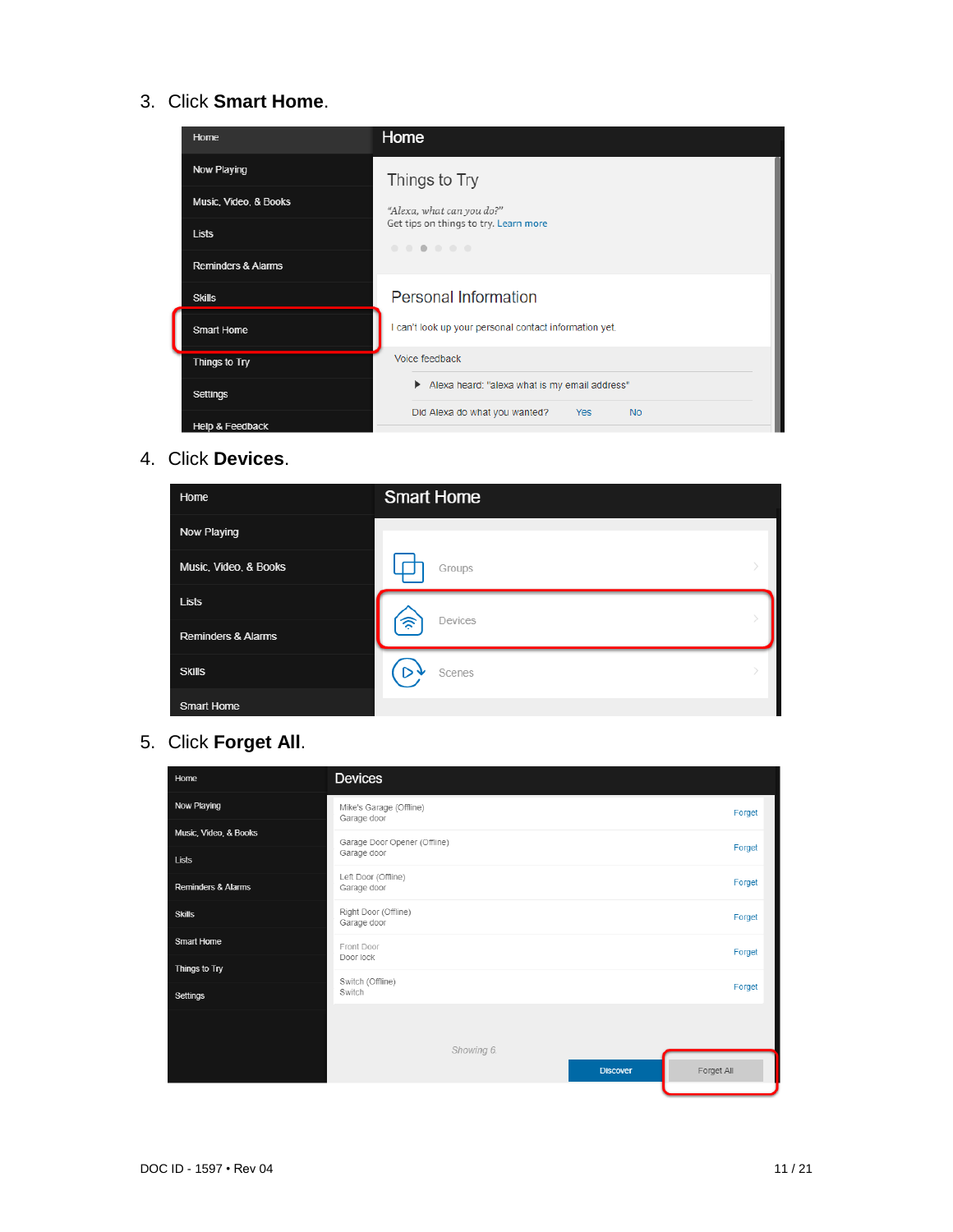```
- or –
```
Click **Forget** next to the desired device to only remove a single device.

| Home                          | <b>Devices</b>                         |        |
|-------------------------------|----------------------------------------|--------|
| <b>Now Playing</b>            | Mike's Garage (Offline)<br>Garage door | Forget |
| Music, Video, & Books         | Garage Door Opener (Offline)           | Forget |
| <b>Lists</b>                  | Garage door                            |        |
| <b>Reminders &amp; Alarms</b> | Left Door (Offline)<br>Garage door     |        |
| <b>Skills</b>                 | Right Door (Offline)<br>Garage door    | Forget |
| <b>Smart Home</b>             | Front Door                             | Forget |
| Things to Try                 | Door lock<br>Switch (Offline)          | Forget |
| Settings                      | Switch                                 |        |

**To control a device or scene from the Smart Home menu:** 

- </sub> 1. Open the Alexa app, and then tap **Devices** in the lower-right corner.
- 2. Tap the device category or view all devices.
- 3. Tap the desired device.

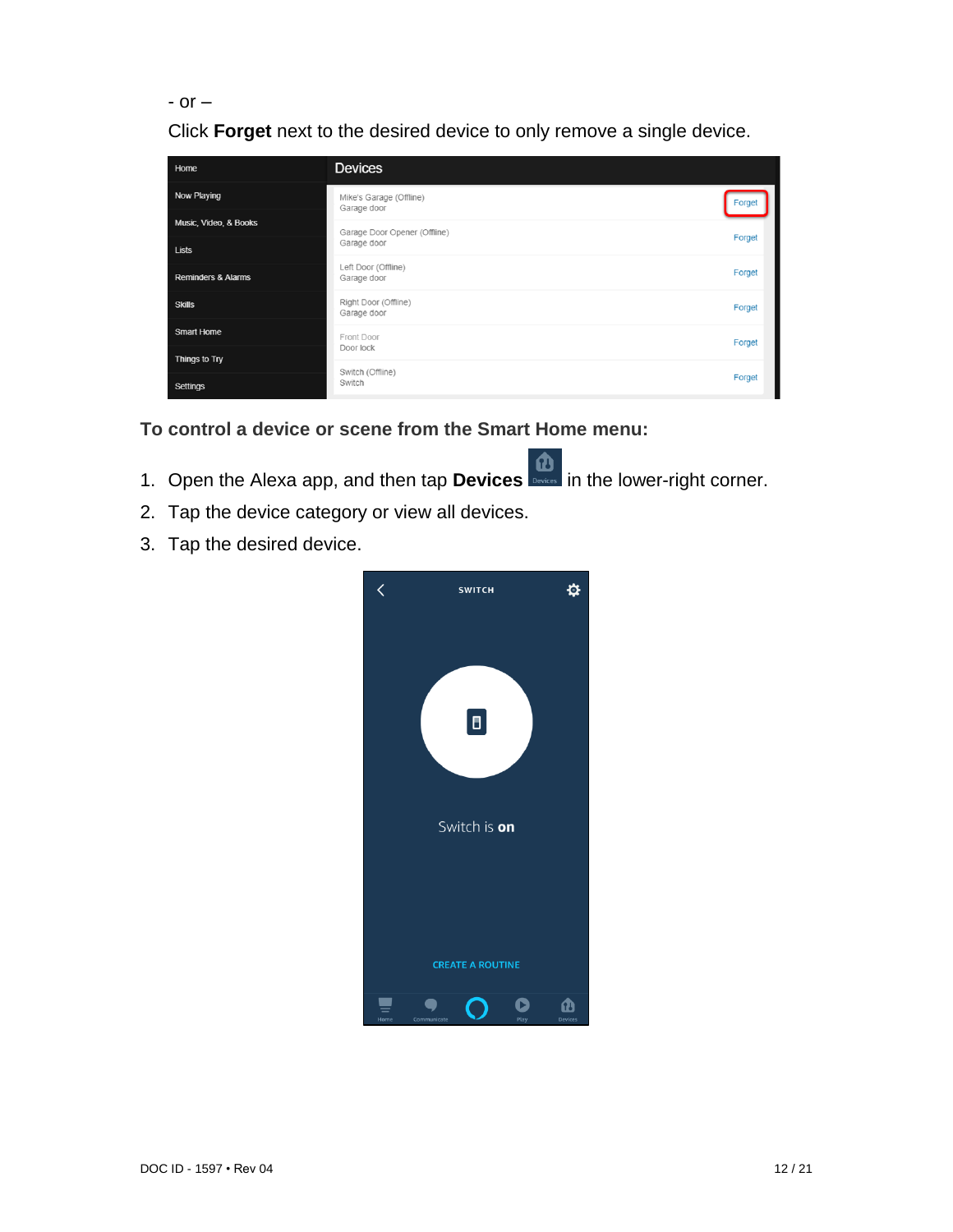4. Tap the icon to operate it  $-$  for example, turning the switch off.



# **Supported security panels**

The Clare Controls Amazon Alexa skill supports the Clare Secure and Alula Connect+ (Helix) security panels. Security panels are discovered and removed using the same method as other devices.

When added, the panel is automatically able to be armed and report on status. The disarm feature must be enabled.

- When switching security states using Alexa, the panel must be armed (in stay or away) from a disarmed state. For example, the user cannot switch states from Armed Stay to Armed Away. The user must first disarm the panel, and then set it to Armed Away.
- See [Examples of Alexa smart home commands](#page-18-1) on page [19.](#page-18-1)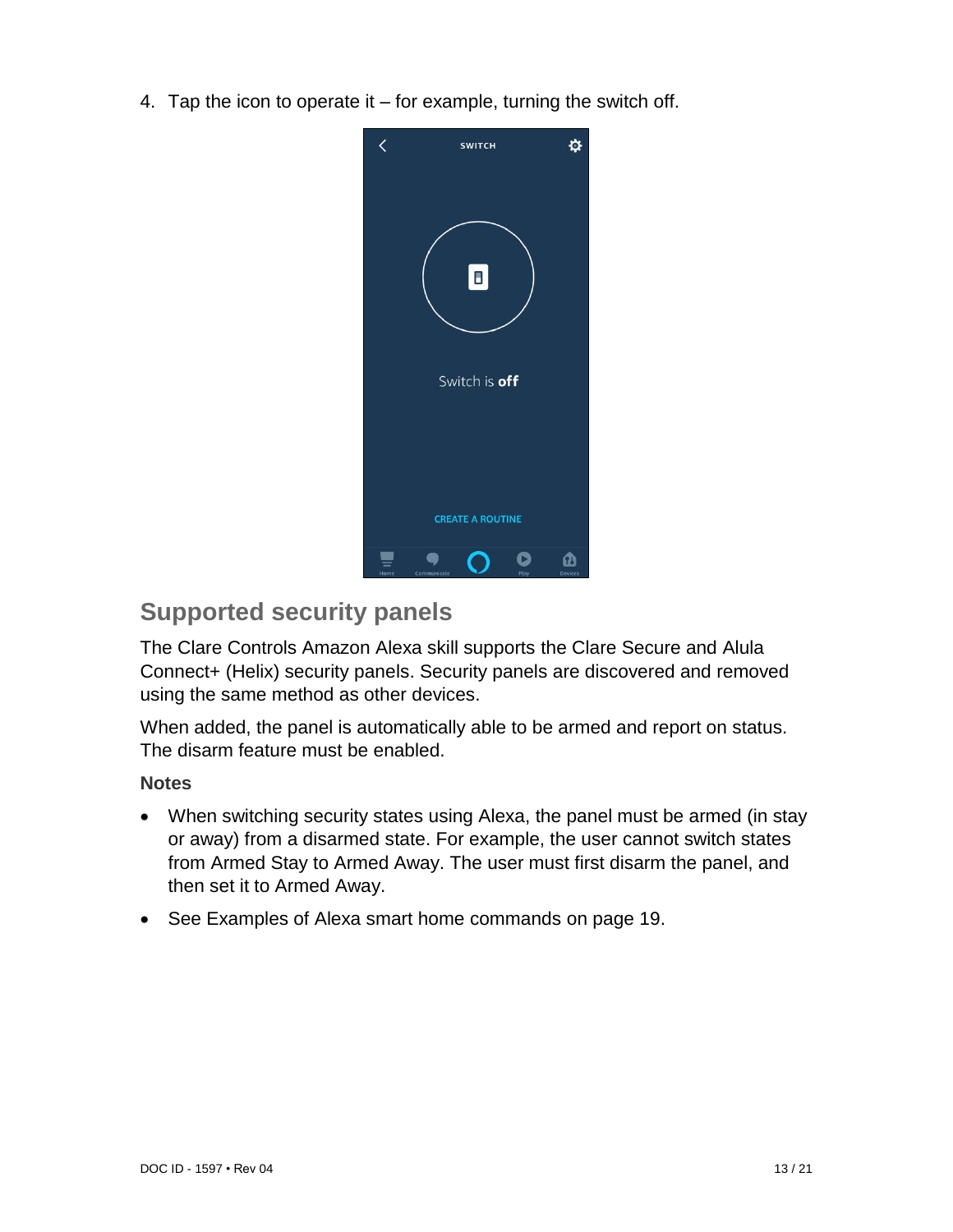**To enable disarm by voice in Alexa:** 

1. Access your devices, and then tap **Security**.



2. Using the slider, enable the **Disarm by voice** setting.

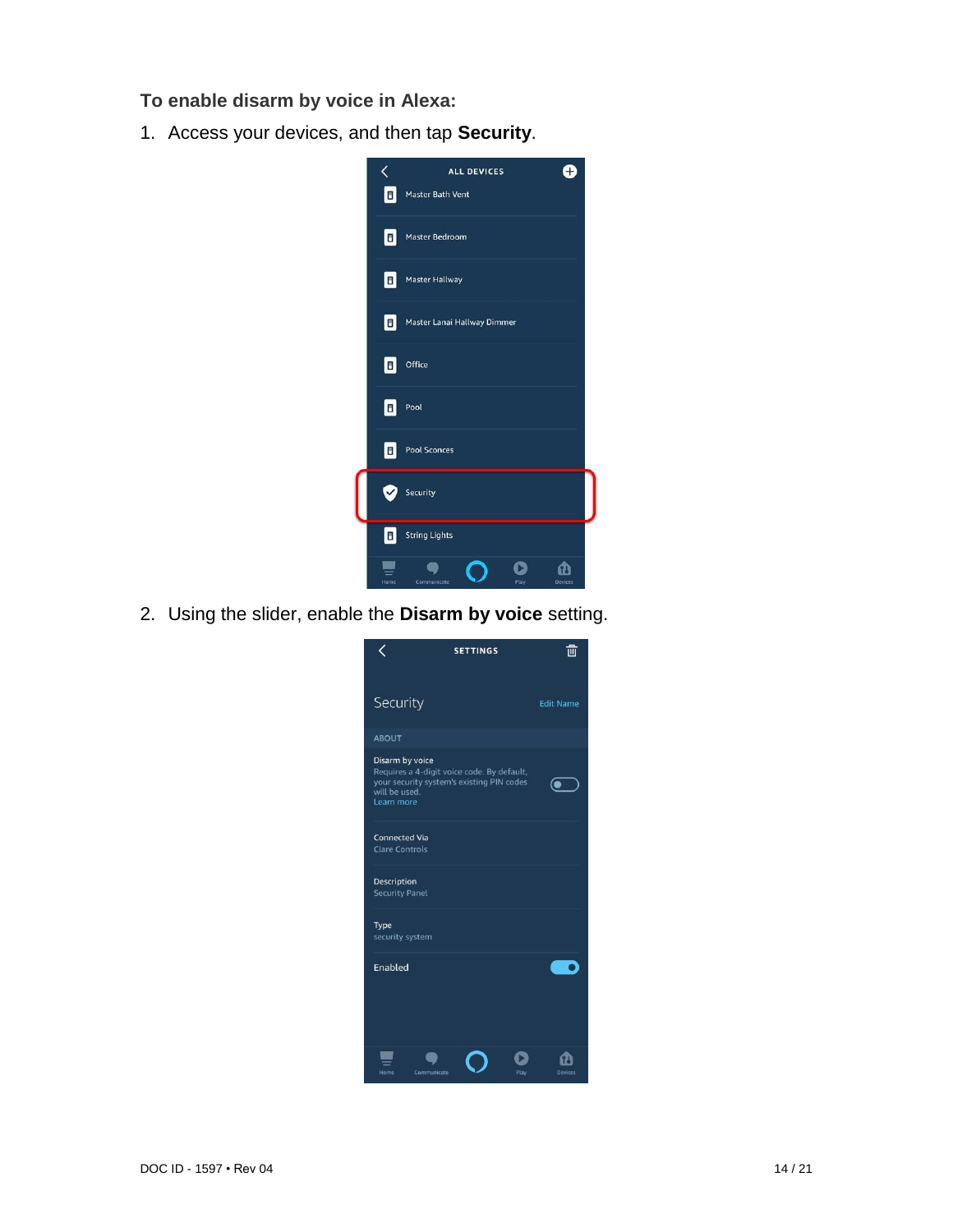3. Confirm disarm by voice by tapping **OK**.



4. Tap **Existing security system PINs**.

- PIN creation is done using the Clare app during security configuration.
- **Alexa-specific voice code is not supported.**

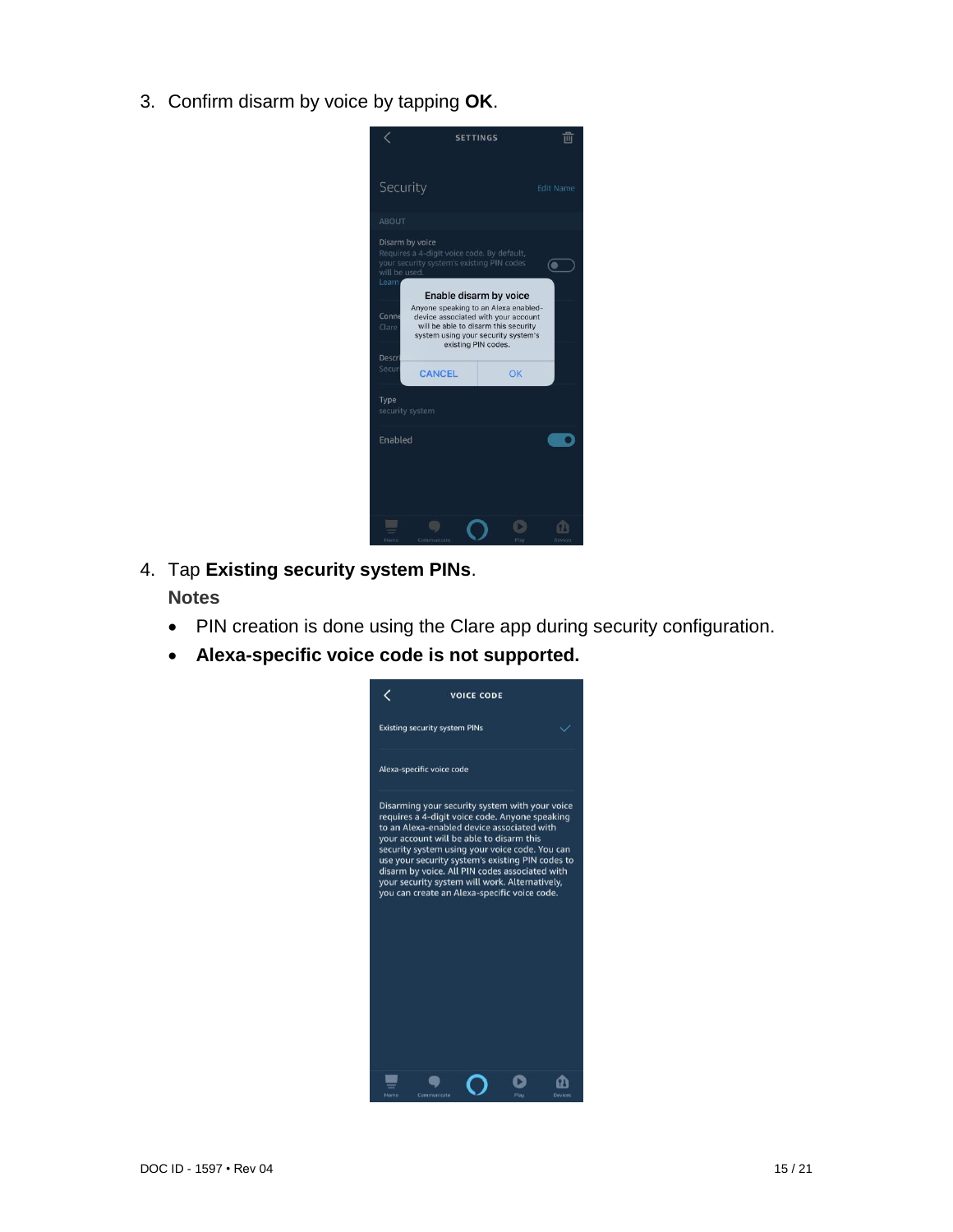# **Naming devices for use with Alexa**

Sometimes a name is not practical, too long, or hard to say, and needs to be changed. Alexa may only hear key words, not understand what the user is saying, or may think you are referencing another device. When selecting a name for use with Alexa, test that the command does what is intended.

When shortening the name of a device, verify that Alexa understands. For example, a Wi-Fi Aprilaire thermostat is named April in the project. When saying "Alexa, what is the April temperature?" Alexa responds with the weather report for the month of April. Always test the names used with Alexa.

If a name is not working, change the name of the device or scene using the ClareHome app.

**To change the name of a device/service:** 

1. Launch the ClareHome app, and then tap and hold the desired device until it becomes editable.

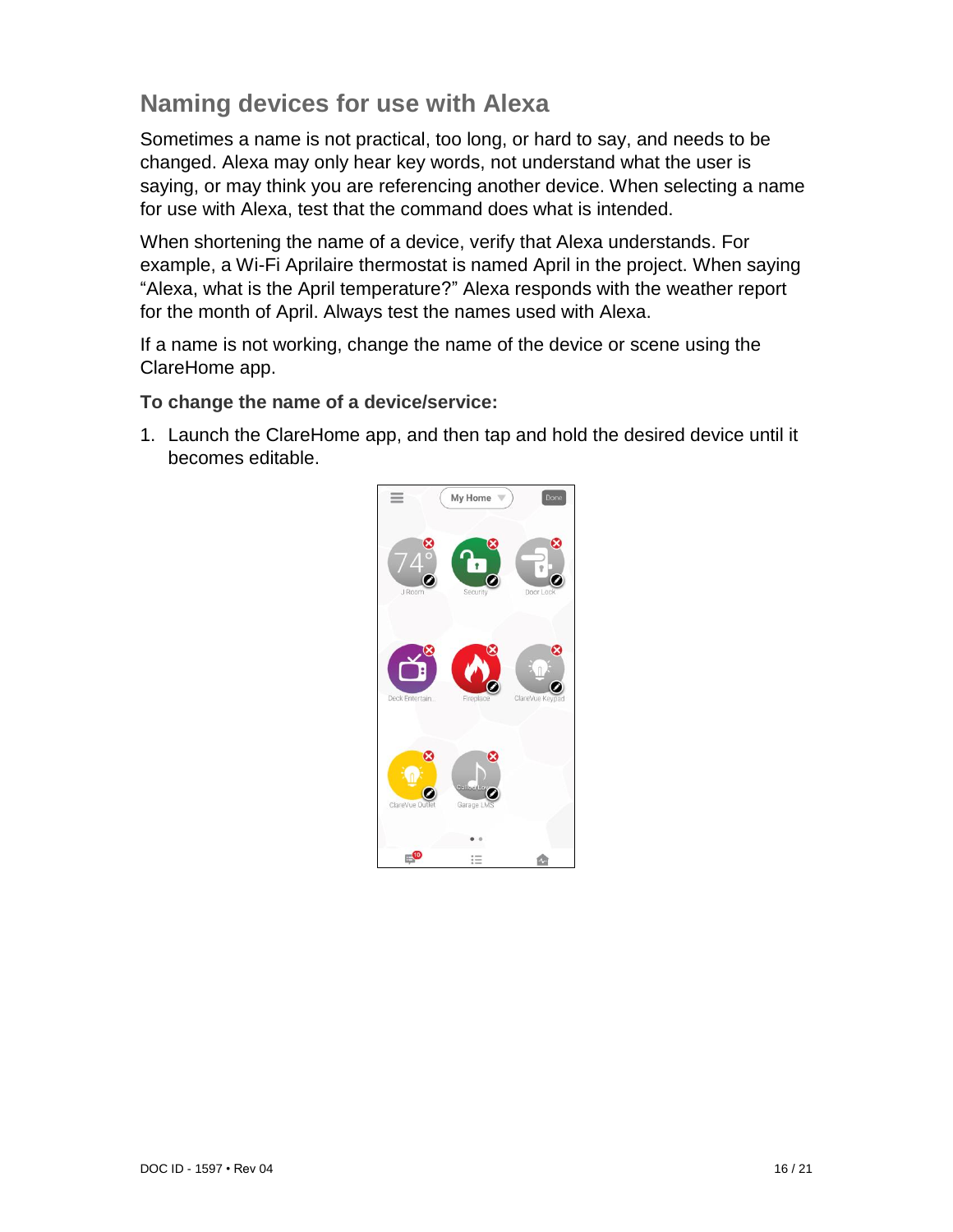2. Tap the **Pencil** icon  $\bullet$ , and then enter a new name for the device.



- 3. Tap **Done**, and then tap **Done** in the top-right corner.
- 4. Return to your smart device's home screen, and then open the Alexa app.
- 5. Tap  $\blacksquare$  in the top-left corner.
- 6. Tap **Smart Home,** and then select **Groups**, **Devices**, or **Scenes.**

**Note:** It does not matter which category is selected, each has the Discover option.

7. Tap **Add Device**.

Altered names are updated.

- **To change the name of a scene:**
- 1. Launch the ClareHome app, and then tap  $\ddot{=}$ .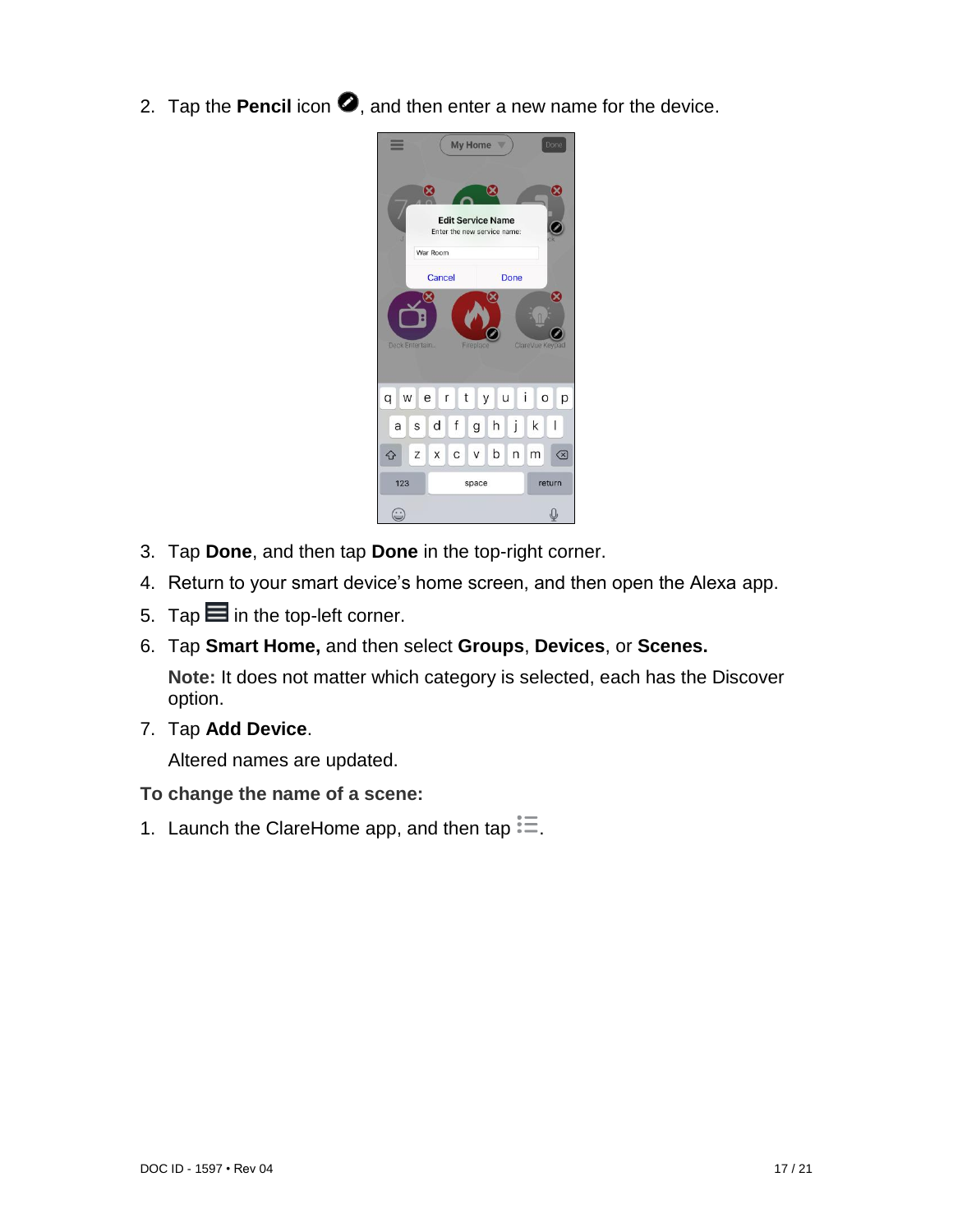2. Tap **Scenes**.



- 3. Select the desired scene, and the tap in the name field.
- 4. Enter the new scene name.

| ¢                                             |       |   |      |        |   |   |             |  |
|-----------------------------------------------|-------|---|------|--------|---|---|-------------|--|
| Do This                                       |       |   | When |        |   |   |             |  |
| Door Two<br>킓<br>Close                        |       |   | İ    |        |   |   |             |  |
| Security<br>a<br>Arm Away                     |       |   |      | į      |   |   |             |  |
|                                               |       |   |      |        |   |   |             |  |
|                                               |       |   |      |        |   |   | <b>Done</b> |  |
|                                               |       |   | Sys  |        |   |   | <b>This</b> |  |
| W<br>Q<br>R<br>P<br>E<br>YU<br>H.<br>l T<br>O |       |   |      |        |   |   |             |  |
| S<br>A                                        | D     | F | G    | Н      | J | Κ | L           |  |
| Ζ                                             | Χ     | C | V    | B      | Ν | M | ⊗           |  |
| 123                                           | space |   |      | return |   |   |             |  |
| €                                             |       |   |      |        |   |   | J           |  |

- 5. Tap **Done**, or outside of the name field to save the new name.
- 6. Return to your smart device's home screen, and then open the Alexa app.
- 7. Tap  $\frac{1}{\sqrt{2}}$  in the bottom-right corner.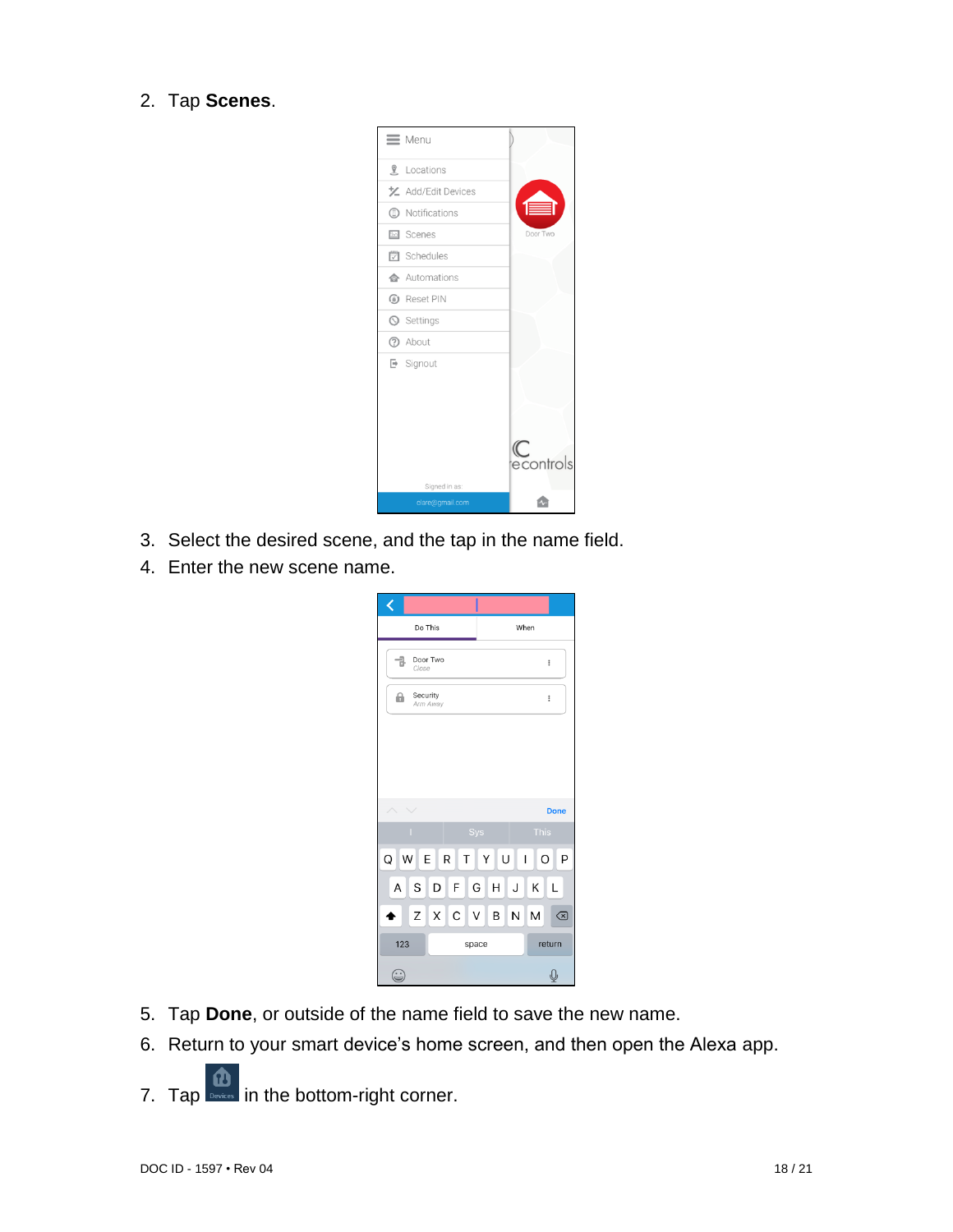- 8. Tap **Scenes.**
- 9. Tap **Discover Scenes**.

Altered names are updated.

# <span id="page-18-0"></span>**Multiple locations in ClareHome**

Some users have more than one ClareHome location. For example, a user may have a home in Minnesota and a vacation home in Florida. If each of these locations has an Alexa device that interacts with their ClareHome devices/scenes, the user must have separate Amazon accounts for each location using an Alexa device.

This is required because once a location is selected to link to the Amazon account, all Alexa devices on that account control and have access to that ClareHome location and only that location. So, when selecting the Florida location, all Alexa devices on the Amazon account are now interacting with only the Florida location. When in Minnesota, and speaking to an Alexa device, it will not interact with the home in Minnesota. It connects to the devices in the Florida home.

# <span id="page-18-1"></span>**Examples of Alexa smart home commands**

When speaking to Alexa, use certain words to guarantee the desired results. It is best to keep the commands short and succinct.

The following example show the same comment, one longer and one shorter. Try both with your devices and find what works best for you.

**Long command:** "Alexa, increase the Office light by 5 percent."

**Short command:** "Alexa, increase Office by 5 percent."

- When addressing Alexa, if you have more than one device with the same name-you must specify which device gets the command. For example, you have an office switch, office dimmer, and office thermostat. You say, "Alexa, turn on office." Alexa does not know which device you are referring to. You must specify, "Alexa, turn on the office switch."
- Device/Scene names do not need to be exact as long as the name is unique. If you have an office switch and an office dimmer, you can say, "Alexa, turn on switch." Because there is only one device with switch in the name, it knows which device to use.
- The following commands are examples, more phrases can be used. Use Alexa and find out which phrases work for you.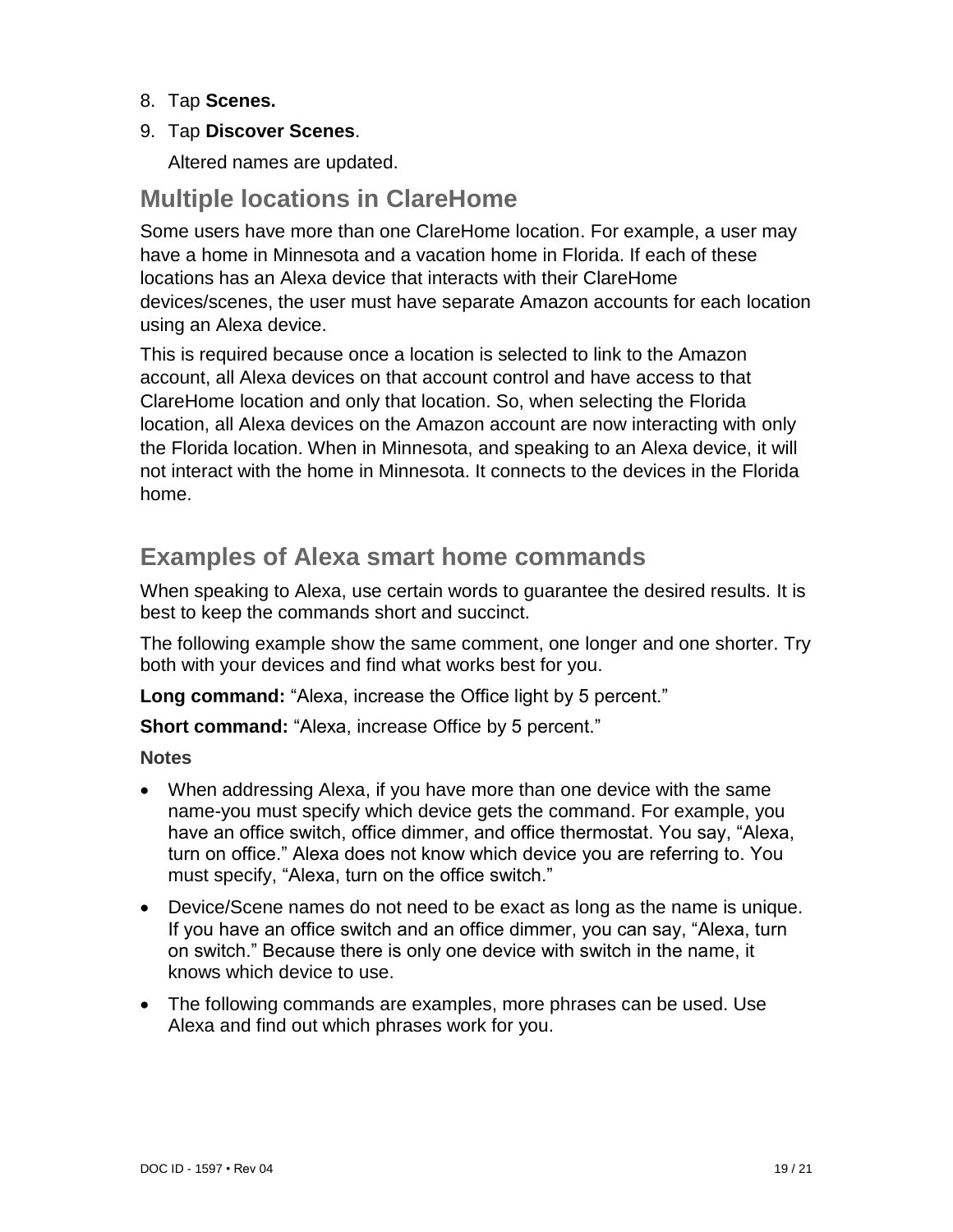#### **Device discovery**

- "Alexa, discover my smart home devices."
- "Alexa, discover my devices."
- "Alexa, discover devices."

#### **On/Off**

- "Alexa, turn on my *office switch* "
- "Alexa, turn off my *office switch*. "

#### **Dimmer**

- "Alexa, turn on the *den dimmer*."
- "Alexa, increase/decrease *den dimmer* by *20* percent."
- "Alexa, brighten/dim *den dimmer* by *20* percent."
- "Alexa, set my *den dimmer* to *50* percent."
- "Alexa, set my *bedroom* to *10* percent."

#### **Door locks**

- "Alexa, is my *casa door* locked/unlocked?"
- "Alexa, lock/unlock the *casa door*."

#### **Wi-Fi thermostats**

- "Alexa, set my *Lyric* to *72* degrees."
- "Alexa, what is *Lyric* set to?"
- "Alexa, increase the *temperature* by *5* degrees."
- "Alexa, decrease the *temperature* by *3* degrees."
- "Alexa*, cool down/heat up* the *Lyric*."
- "Alexa, what is the temperature inside?"
- "Alexa, what is the *thermostat* temperature?"

- When not specifying the degree change for the thermostat, Alexa automatically selects 2° F, or 1° C of the current setpoint. This does not take the current temperature into effect, it adjusts the setpoints.
- Alexa does not support humidistat features.
- Alexa does not allow a user to change the thermostat mode.